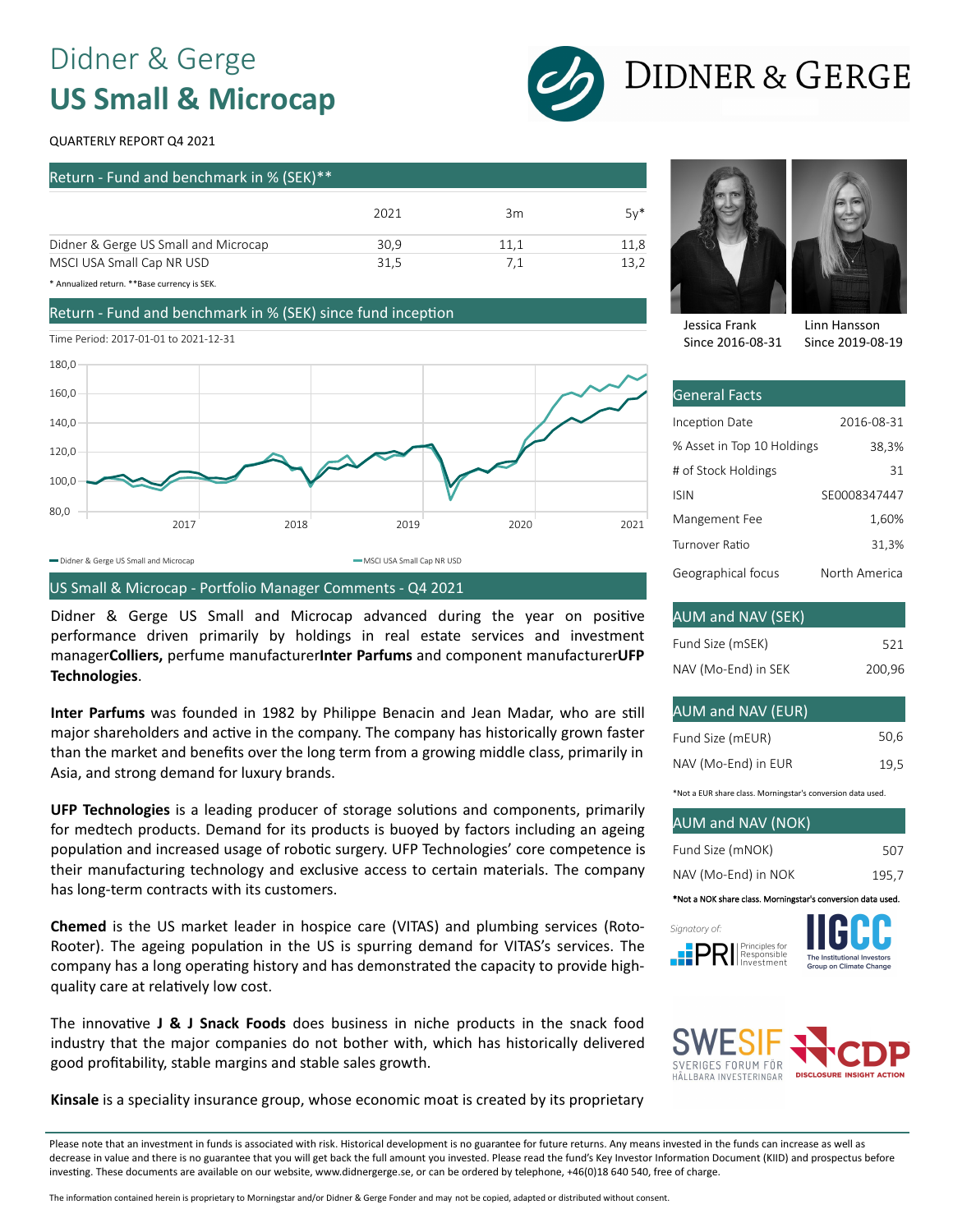### Didner & Gerge **US Small & Microcap**



QUARTERLY REPORT Q4 2021

technology, which is used to improve all links of the chain within commercial insurance and has resulted in both higher service levels and lower costs than the industry average.

Littelfuse has a leading position in fuses and circuit protection for electronic, automotive and industrial applications. Opportunities remain good for acquisition-driven growth in addition to organic growth driven by increased electronic content and demands for more efficient energy use in the company's end markets.

Advanced Drainage Systems is a market-leading manufacturer of plastic pipe and septic tanks for managing runoff and waste water that is growing faster than the market. We believe regulations and higher demand for more sustainable solutions will favour the company's growth for a long time ahead.

**Installed Building Products** is one of the leading residential insulation installers in the US. The company is benefiting from a strong housing market and higher standards for more energy-efficient buildings.

**U.S. Physical Therapy** is buoyed by the ageing population in the US, where physical therapy is regarded as a good alternative to surgery and painkillers. The company also has a rapidly growing segment aimed at preventing occupational injuries and getting injured workers back on the job as soon as possible.

Evertec is a leading transaction processing business focused on payments in Puerto Rico and Latin America. The company's growth is promoted by structural growth in payment digitalisation in a market that is not as fully developed as that in North America. The Evertec business model is scalable and resilient, with a high proportion of recurring revenue and strong cash flows. The company is well-managed, has a strong balance sheet and the management has longstanding experience in the industry.

US Small and Microcap generated 10.4 percent return during the quarter and 30.1 percent for the full year 2021. The benchmark index rose 7.1 percent and 31.6 percent during the same periods.

#### Sustainability

#### **INCLUSION**

Identifies companies that are managed responsibly and that are long term sustainable.

#### **EXCLUSION**

The fund does not invest in companies that are involved in the following products:

Cluster bombs, landmines | Chemical and biological weapons | Nuclear weapons | Weapons and/or munitions | Alcohol | Tobacco | Commercial gambling operations | Pornography | Fossil fuels(oil, gas, coal| Uraiumn | GMO

#### **IMPACT**

Through dialogue with the companies we invest in we seek to influence them to move in a more sustainable direction.



US Small & Microcap Benchmark

\* Carbon footprint as of 2020-12-31, weighted average carbon intensity, t CO2e/mSEK income. Benchmark is MSCI USA Small Cap ETF .

4,5 tonne Co2e/mSEK in company income - says how much carbon dioxide the companies in Didner & Gerge Small & Microcap emitts in relation to the companies income, i.e. how carbon efficient the companies in the fund are.

Calculations are only based on scope 1 (direct emissions from owned or controlled sources) or Scope 2 (indirect emissions from the generation of consumed energy from electricity, heat, or steam).

Please note that an investment in funds is associated with risk. Historical development is no guarantee for future returns. Any means invested in the funds can increase as well as decrease in value and there is no guarantee that you will get back the full amount you invested. Please read the fund's Key Investor Information Document (KIID) and prospectus before investing. These documents are available on our website, www.didnergerge.se, or can be ordered by telephone, +46(0)18 640 540, free of charge.